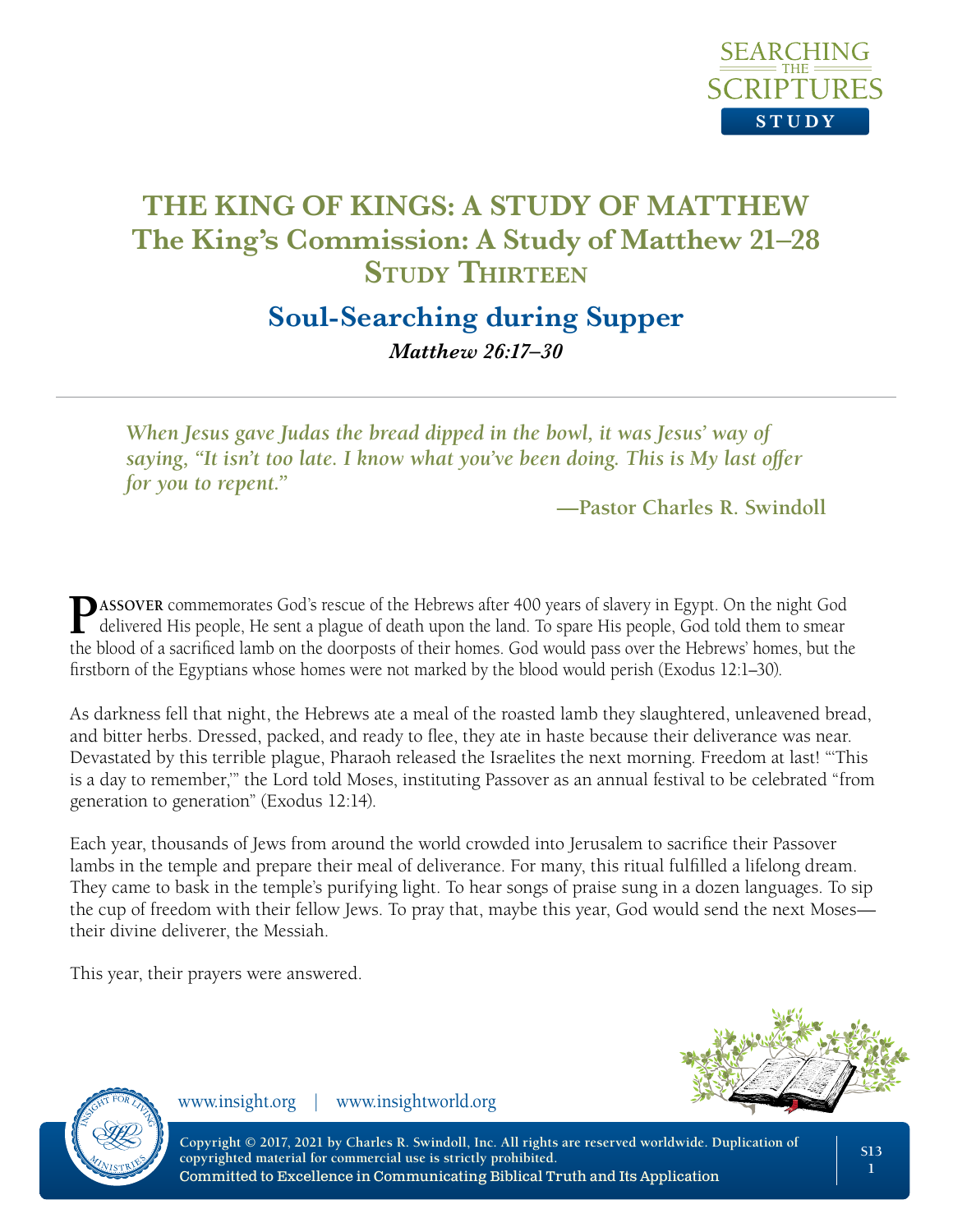

## **Soul-Searching during Supper**

*Matthew 26:17–30*



## **PREPARE YOUR HEART**

Imagine joining the disciples gathering in the room with Jesus to celebrate Passover. Little did they realize that the fulfillment of all the ancient symbols and traditions was reclining at the table with them! Ask God to reveal the meaning of Passover as it is fulfilled in Jesus.

*"In my distress I prayed to the Lord, and the LORD answered me and set me free." (Psalm 118:5)* 



## **TURN TO THE SCRIPTURES**

The previous passage left off with Judas pocketing his blood money and "looking for an opportunity to betray Jesus" (Matthew 26:16). Judas' evil deed formed a dark backdrop for the events surrounding Passover, although the disciples knew nothing about the secret treachery. Jesus, on the other hand, knew everything.

Read *Matthew 26:17–30*, noting the sub-text woven throughout the passage—the unstated message of Jesus' words that only He and Judas (and Matthew's readers) perceived.

#### **Observation: The Soul-Searching Interplay between Jesus and Judas**

In the observation phase, we examine the details of a biblical passage like a detective might look for clues.<sup>1</sup> Read Matthew 26:17–30 again, and this time look closer at the questions asked by the disciples. What do you notice about them?

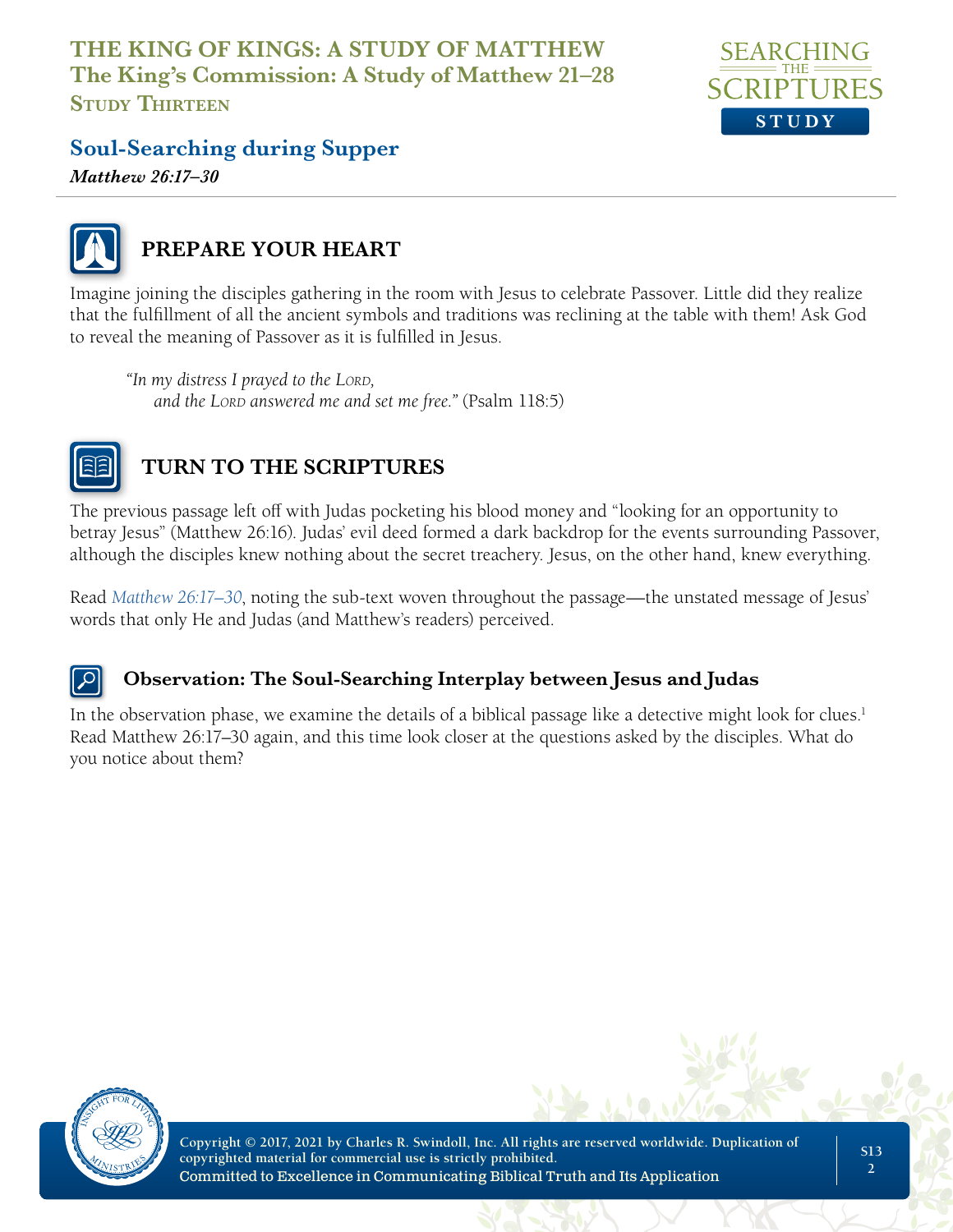

## **Soul-Searching during Supper**

*Matthew 26:17–30*

The disciples didn't know where they would eat the Passover meal, perhaps because Jesus wanted to keep the location hidden from Judas. How did Jesus move from a general statement to the group in *Matthew 26:21* to a specific indictment in *26:25* that only Judas heard?

Continue observing the text closely, looking for repeating concepts. In what ways did Jesus refer to His death, both directly and indirectly?

How might you outline the passage?

While Jesus spoke to the whole group, He was appealing to Judas to confess his sin and repent. "Woe to that man by whom the Son of Man is betrayed!" (26:24 NASB). John's account notes that "Jesus was deeply troubled" (John 13:21). Jesus' warnings overflowed with feelings of compassion and grief.

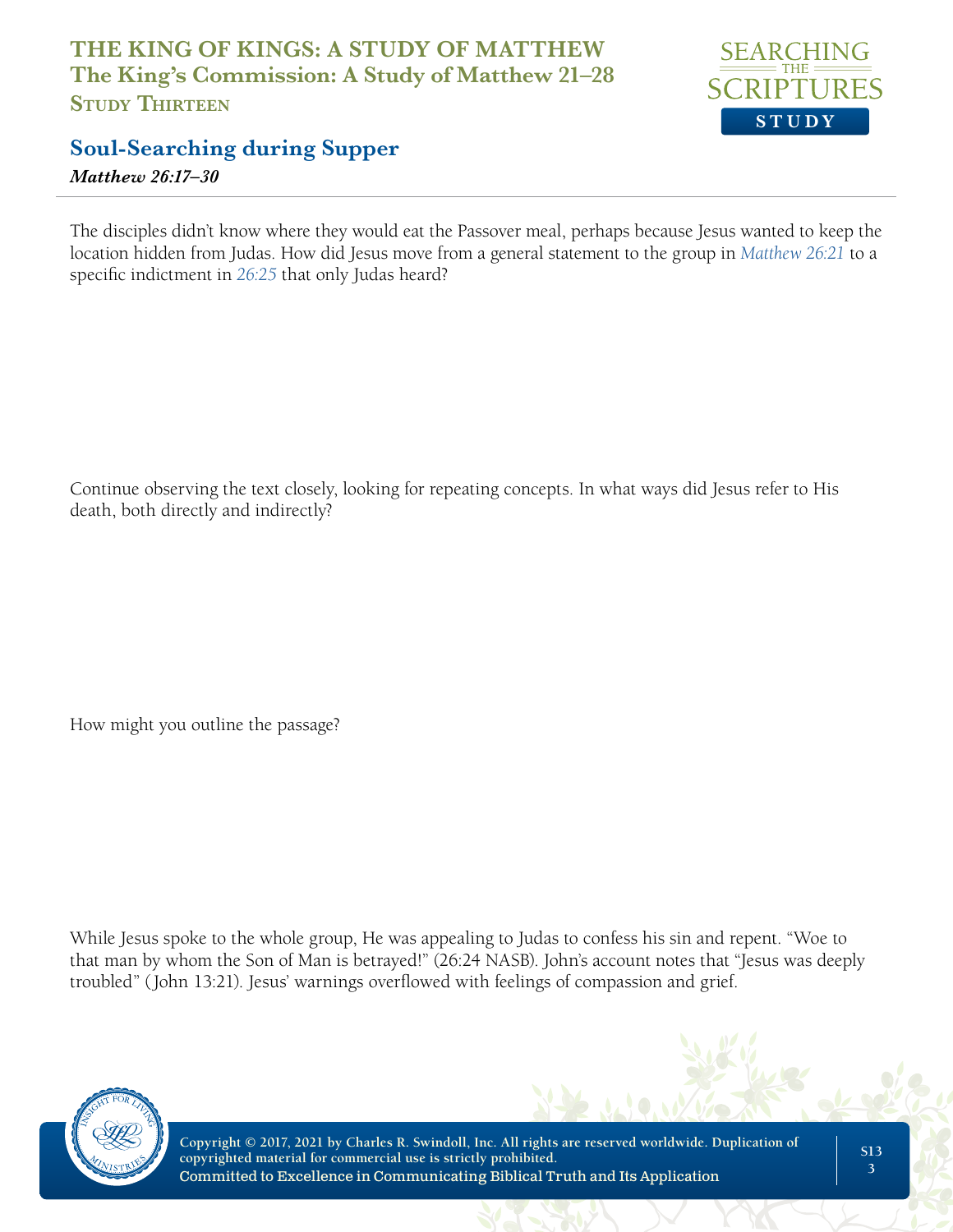

#### **Soul-Searching during Supper**

*Matthew 26:17–30*

At about the time Jesus reached out to this sinner, He unveiled a new phase in God's plan of redemption for all sinners, memorialized in the Lord's Supper. Let's examine the layers of meaning of this fascinating passage as we dig into the interpretation phase.

*I believe Judas expected Jesus to overthrow Rome. Judas was the type who was just waiting for the moment for Jesus to take over. But Jesus didn't.* **—Pastor Chuck Swindoll**

#### **Interpretation: Freedom from Slavery and Redemption from Sin**

The context of this passage and its interpretation is the Passover meal. Use your resources to list the main elements of the meal and their symbolism. Read page 240 in Pastor Chuck Swindoll's commentary, *Insights on Matthew 16–28*, for a description. Summarize the basic outline of the ceremony.

Jesus made two important statements, "While they were eating" (Matthew 26:21) and "As they were eating" (26:26). This "eating" point in the ceremony probably occurred after Jesus had led the disciples in the first and second cups of wine with their corresponding blessings; after they had partaken of the bitter herbs dipped in the bowl of *haroset* and eaten the unleavened bread; and after they had recalled the Israelites' bitter bondage in Egypt and deliverance.

#### **The Sin of Betrayal**

At the point in the ceremony in which they were free to enjoy the meal, Jesus interjected: "One of you will betray me" (26:21). "Surely not I, Lord," the disciples retorted (26:22 NASB). Then Jesus added, "One of you who has just eaten from this bowl with me will betray me" (26:23).

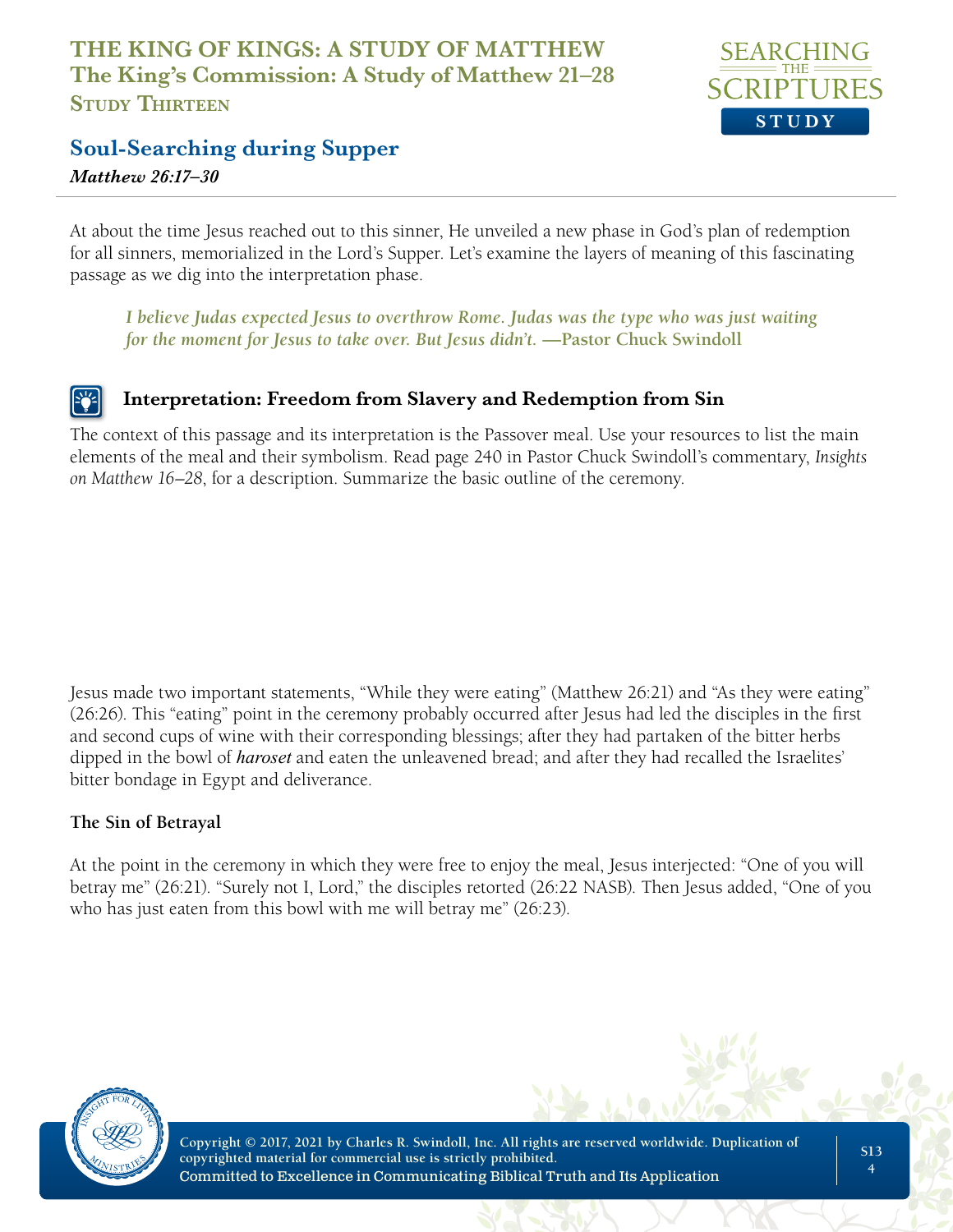

## **Soul-Searching during Supper**

*Matthew 26:17–30*

They had all "eaten from this bowl" during the meal. What did Jesus mean? He was probably alluding to a psalm of David, specifically, *Psalm 41:9*. What do you think Jesus was saying to Judas by referencing this verse?2

In what ways do you think the Israelites' bondage in Egypt compared to Judas' bondage to sin?

Judas must have realized that he could hide no dark secrets from the Light of the World, who, after exposing Judas' sin, showed the way to redemption to all who follow Him in faith.

#### **The Remedy of Redemption**

"As they were eating" (26:26), Jesus broke from the Passover liturgy to institute a completely new memorial for His followers. What meaning did He give the bread and the cup of wine, according to *26:26–28*?

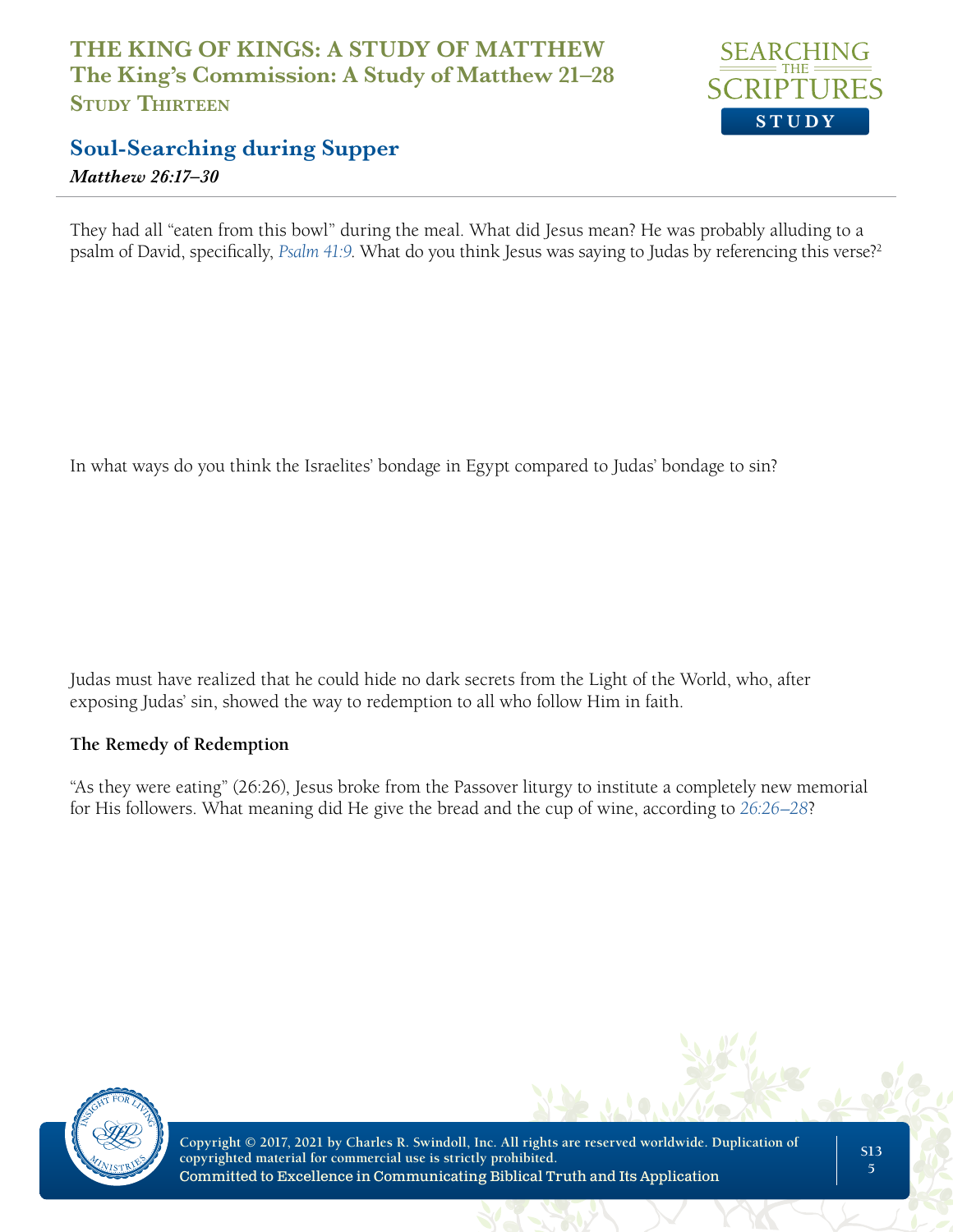

## **Soul-Searching during Supper**

*Matthew 26:17–30*

Jesus gave a piece of bread and offered a sip of wine to each person. What does the disciples' eating and drinking represent?

On the night of the Israelites' deliverance from Egypt, God's plague of death *passed over* the Israelites' homes, allowing the Israelites to *pass through* their blood-stained doorways into a new life of freedom.

How does this ancient deliverance compare with the redemption Jesus offered all people through His body and blood, "poured out as a sacrifice to forgive the sins of many" (Matthew 26:28)?

Jesus' confronting Judas' terrible sin in the context of the Passover meal creates a beautiful picture of redemption memorialized in the Lord's Supper. Let's take a look at how other New Testament authors explained this deeply meaningful institution.

*For the first time, the disciples came to terms with their Savior whom they've always had with them. Jesus was saying, "When you observe these elements, My body and My blood, you'll remember My death on your behalf."* **—Pastor Chuck Swindoll**

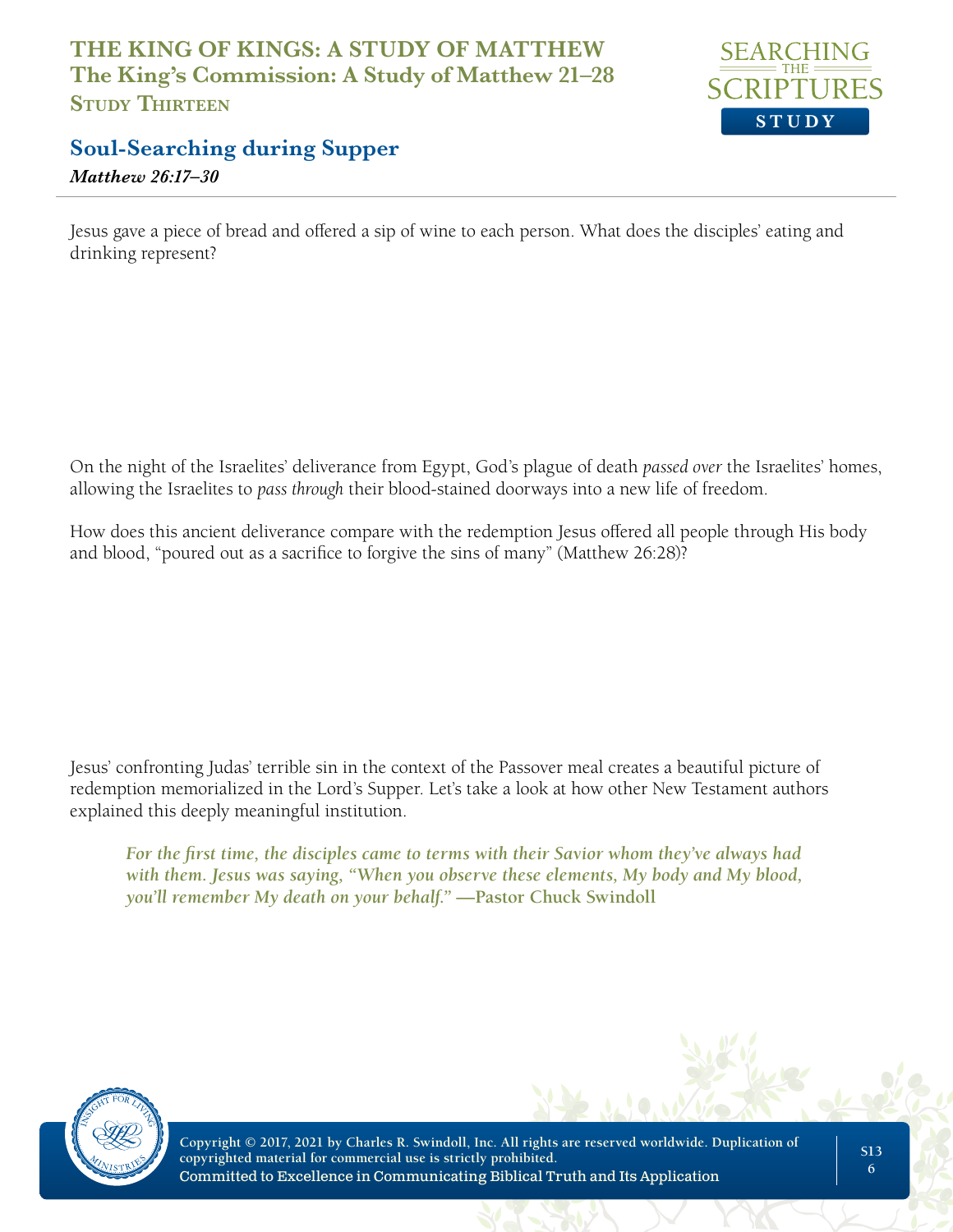

#### **Soul-Searching during Supper**

*Matthew 26:17–30*



#### **Correlation: Further Teaching on the Lord's Supper**

What additional information about the Lord's Supper does Paul offer in *1 Corinthians 11:23–26*? What is the purpose of the Lord's Supper?

The writer to the Hebrews elaborates the meaning of the new covenant in *Hebrews 9:15*. What is Christ's role in the new covenant? How does the new covenant complete the old?

According to *2 Corinthians 3:6*, what is our role in the new covenant, and how does the Holy Spirit enable us to fulfill this role?

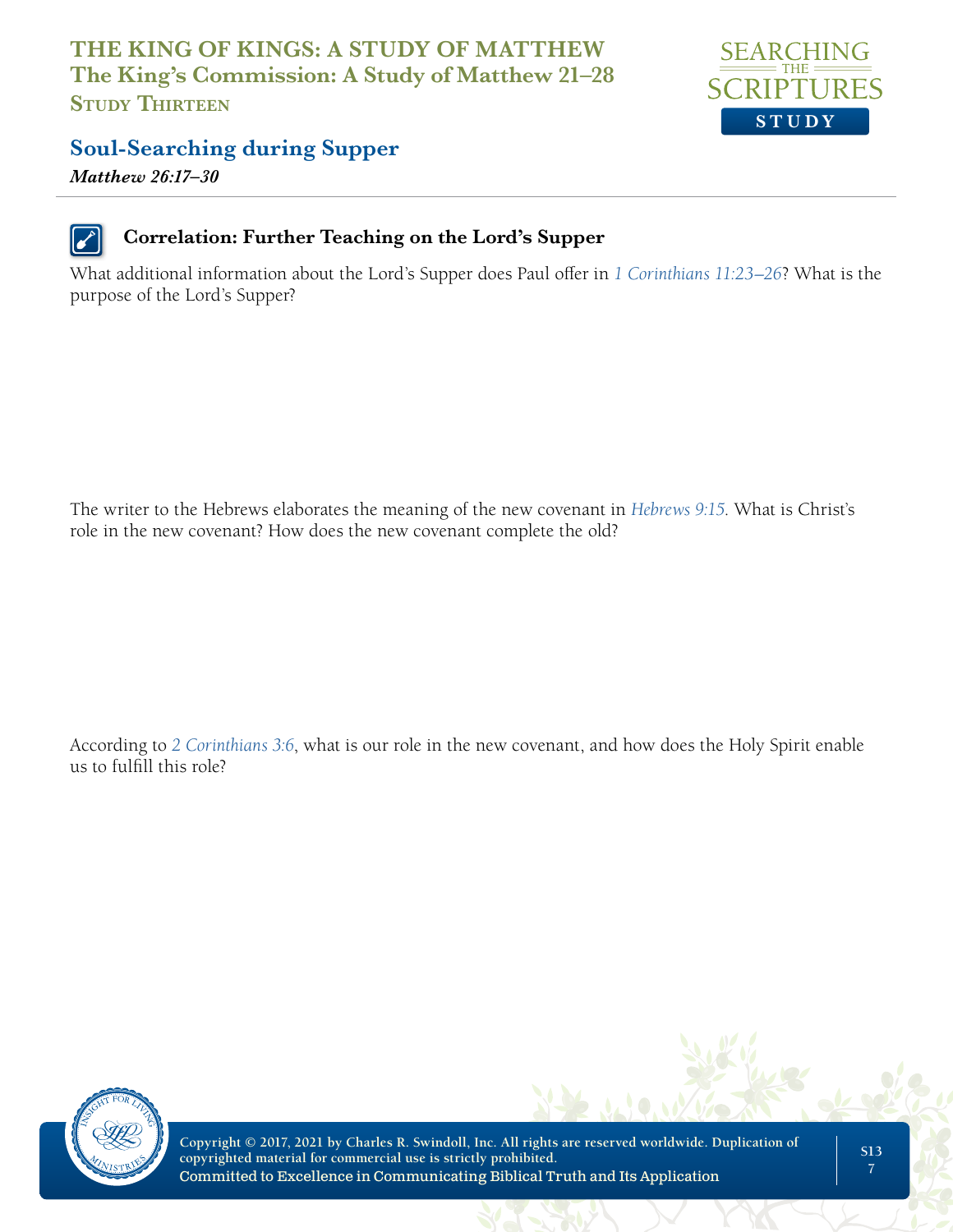

#### **Soul-Searching during Supper**

*Matthew 26:17–30*

#### **Application: Celebrating the Lord's Supper**

Having joined the disciples at the Passover meal with Jesus, we have tasted the bitter herbs of Israel's suffering and eaten the sacrificial lamb, while across the table reclined the Lamb of God Himself. We have taken the broken bread from Him whose body was offered for us. We have received the cup from the one whose blood was poured out for the forgiveness of our sins. Now we are left with the memory of Christ's willing sacrifice on our behalf.

Pastor Chuck Swindoll summarizes the meaning of the Lord's Supper to each believer:

With the Lord's Supper, then, we have a sacred symbol that serves as a frequent reminder both a solemn and a joyful celebration—of who Jesus is and what He has done to save us. And in this symbol, . . . Jesus gave us something we can not only see, but also touch, taste, smell, and hear. It's a confession and commemoration of the gospel that involves all five senses. What a powerful practice the Lord has left us!<sup>3</sup>

What do you think about as you survey the communion table at your church? Based on our study of Judas' betrayal, the Passover, and the Lord's Supper, what images can you dwell on to make your communion experience more meaningful?

The Lord's Supper memorializes Christ's sacrificial love for all sinners, even Judas. How can you carry the memory of Christ's love symbolized by the bread and cup throughout your day?